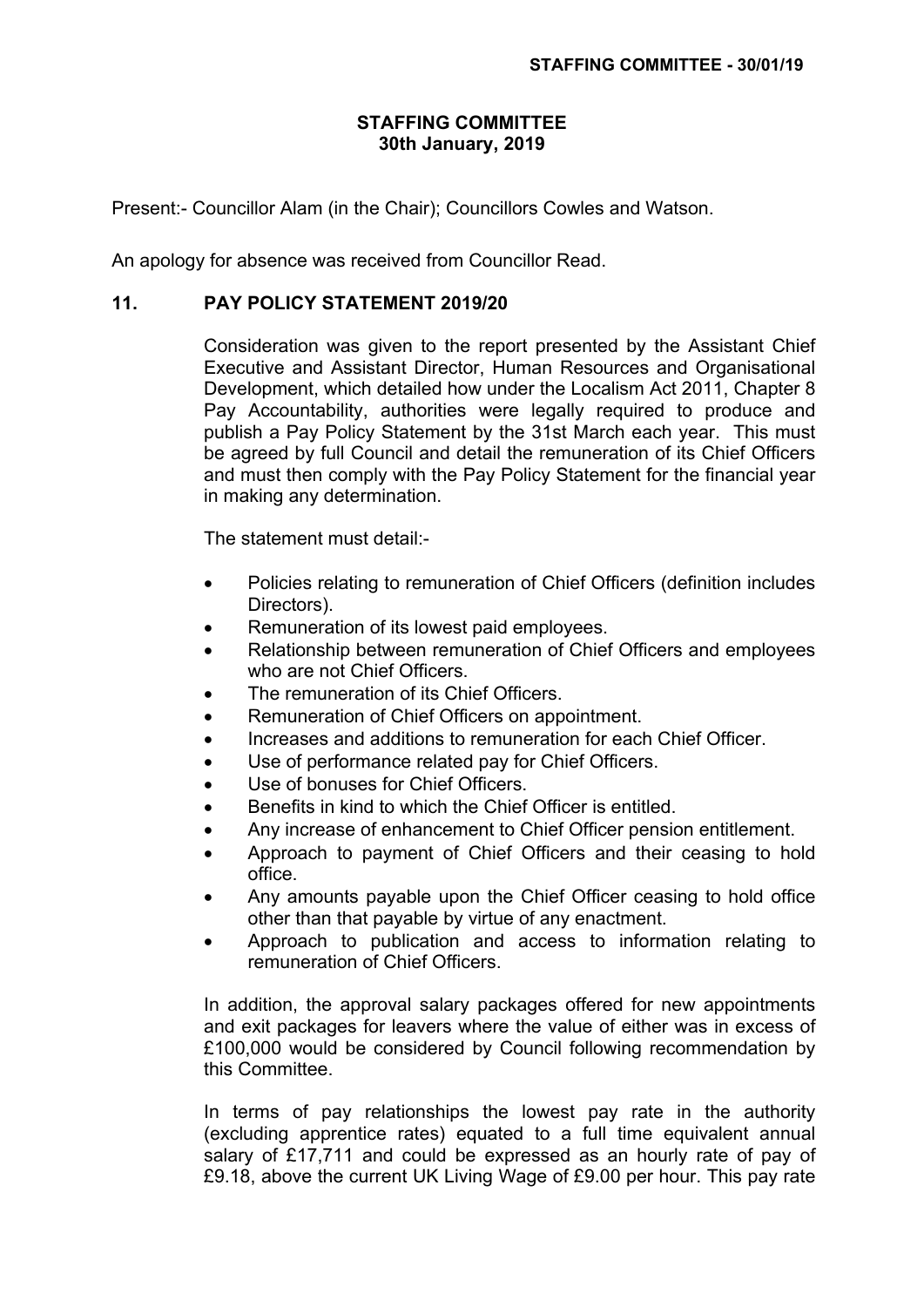and salary was determined by the Authority as part of a pay scale for employees employed on Local Government Services Terms and **Conditions** 

The highest paid salary in this authority was paid to the Chief Executive and the ratio between the two salaries 'pay multiple' was 9.5:1. Against the median salary of £20,541 this multiple reduced to 8:1 and against the average salary of £24,881 to 7:1.

The format and content of this Pay Policy was in line with previous practice and in accordance with guidance previously issued by the regional Local Government Employers Association. It was, therefore, felt to reflect good practice and it had not been considered appropriate to deviate from this.

Discussion ensued on the rate that mileage expenses were reimbursed which differed from the HMRC rate. This had been raised previously, but formed part of the budget savings in relation to employee terms and conditions. Whilst it was noted that there would be cost implications for adopting the HMRC rate for mileage, it was suggested that some analysis of cost difference between the HMRC and Council mileage rate reimbursement be undertaken and for this to be circulated to the Staffing Committee Members for information.

Employees were always encouraged to consider alternative transport methods or car sharing for essential journeys.

**Resolved:-** (1) That the Pay Policy Statement for 2019-20 (Appendix 1) be supported and be recommended to full Council for approval.

(2) That the analysis of cost difference between the HMRC and Council mileage rate reimbursement be undertaken and circulated to the Staffing Committee for information.

## **12. GENDER PAY GAP REPORT**

Consideration was given to the report presented by the Assistant Director, Human Resources and Organisational Development, which detailed how the Gender Pay Reporting Legislation introduced in 2017 required employers with 250 or more employees to publish statutory calculations annually before 30<sup>th</sup> March, 2019 showing how large the pay gap was between their male and female employees for the snapshot date of 31st March, 2018.

Gender pay gap reporting was a different requirement to carrying out an equal pay audit and showed the difference in the average pay between all men and women in a workforce.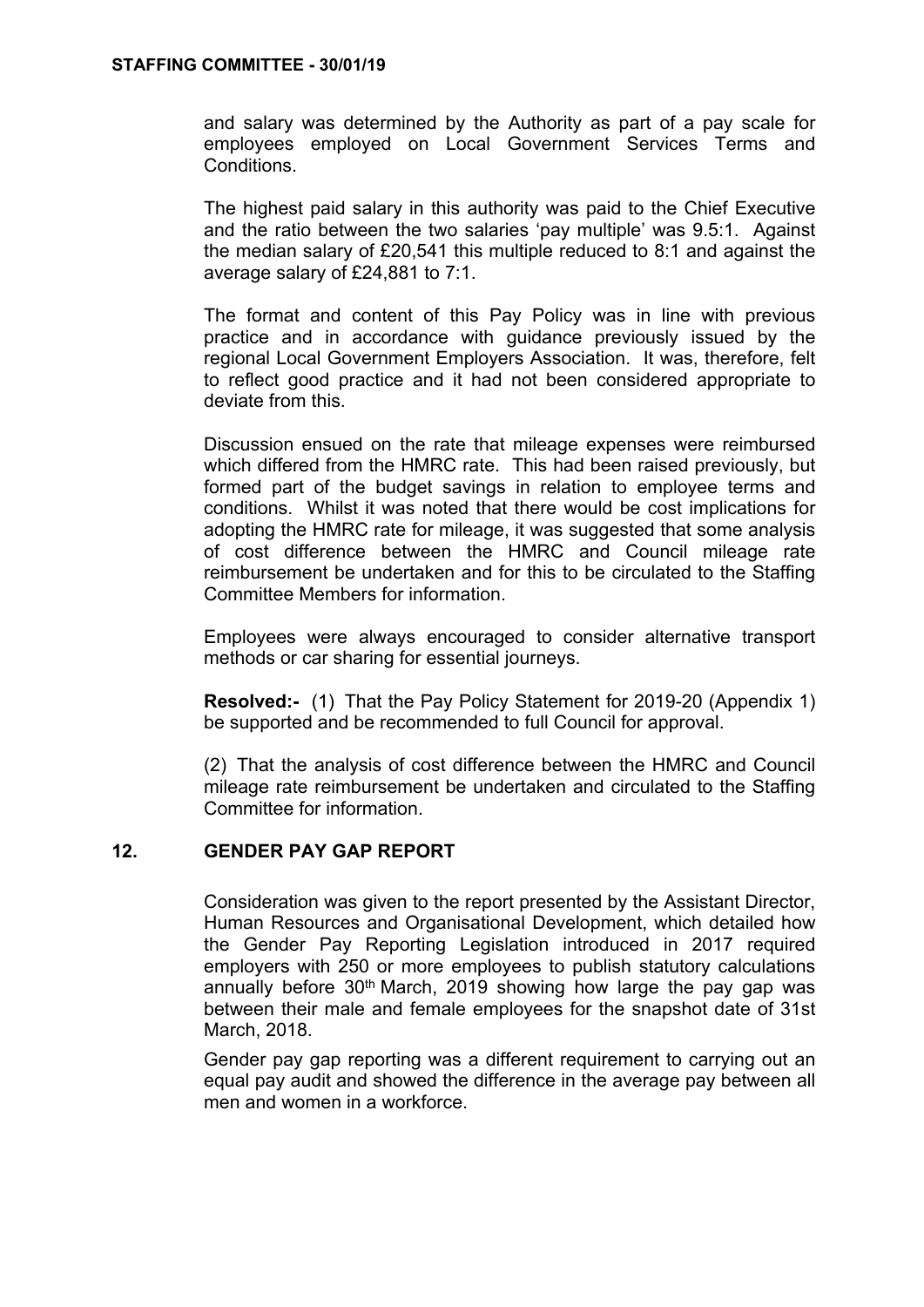These results were to be published on the Council's website making them publicly available to customers, employees and potential future recruits.

The results were positive for Rotherham with the number of women in the top 5% of earners gradually increasing. As at 31st March, 2018 67% of the Council's top 5% of earners were women, an increase of 7% from 2017.

The report also identified where the median gender pay gap for the Council at the end of March, 2018 increased to **13.3%** from **12.5%,** however the mean pay gap reduced from **11.5%** to **9.9%.**

This analysis showed the median increase to be attributable to thirty-one lower paid male seasonal Grounds Maintenance staff, employed in March 2017, not being employed in March, 2018 having a disproportional affect due to the lower number of men employed.

The Council's pay gap showed that men were paid more than women, however, the figures compared favourably with the average UK gap 20.9% and EU average 16.2% (Eurostat figures published on the European Commission of Justice's website).

Whilst there was no legislative requirement to publish information on other protected characteristics, analysis for BME employees showed the Council had a negative **17.6%** median pay gap and negative **8.3%** mean pay gap. For disabled employees there was a negative **8.0%** median and a negative **2.2%** mean. The negative pay gap indicated that both BME and disabled employees were paid more than non-BME/disabled employees.

At 74% female and 26% male, the gender distribution in the two middle quartiles was also broadly in line with the overall workforce representation. In the lower quartile, where the Council had a large number of female employees working in traditionally low-paid cleaning and catering roles, there was an over-representation of female workers.

When looking at the spread of female employees across the quartiles, the ideal would be to see a quarter (25%) of all females in each of the four quartiles; the same went for male employees. This had almost been achieved for female employees, however, for male employees there was a discrepancy of nine percentage points at the lower and upper quartiles.

Regionally, benchmarking for the period ending March, 2017 only had so far been published so it is not possible to compare against the 2018 figure.

However, against the 2017 figures the Council mean compared favourably with neighbouring authorities with only Sheffield, who have outsourced a number of services traditionally with lower paid women, coming in lower.